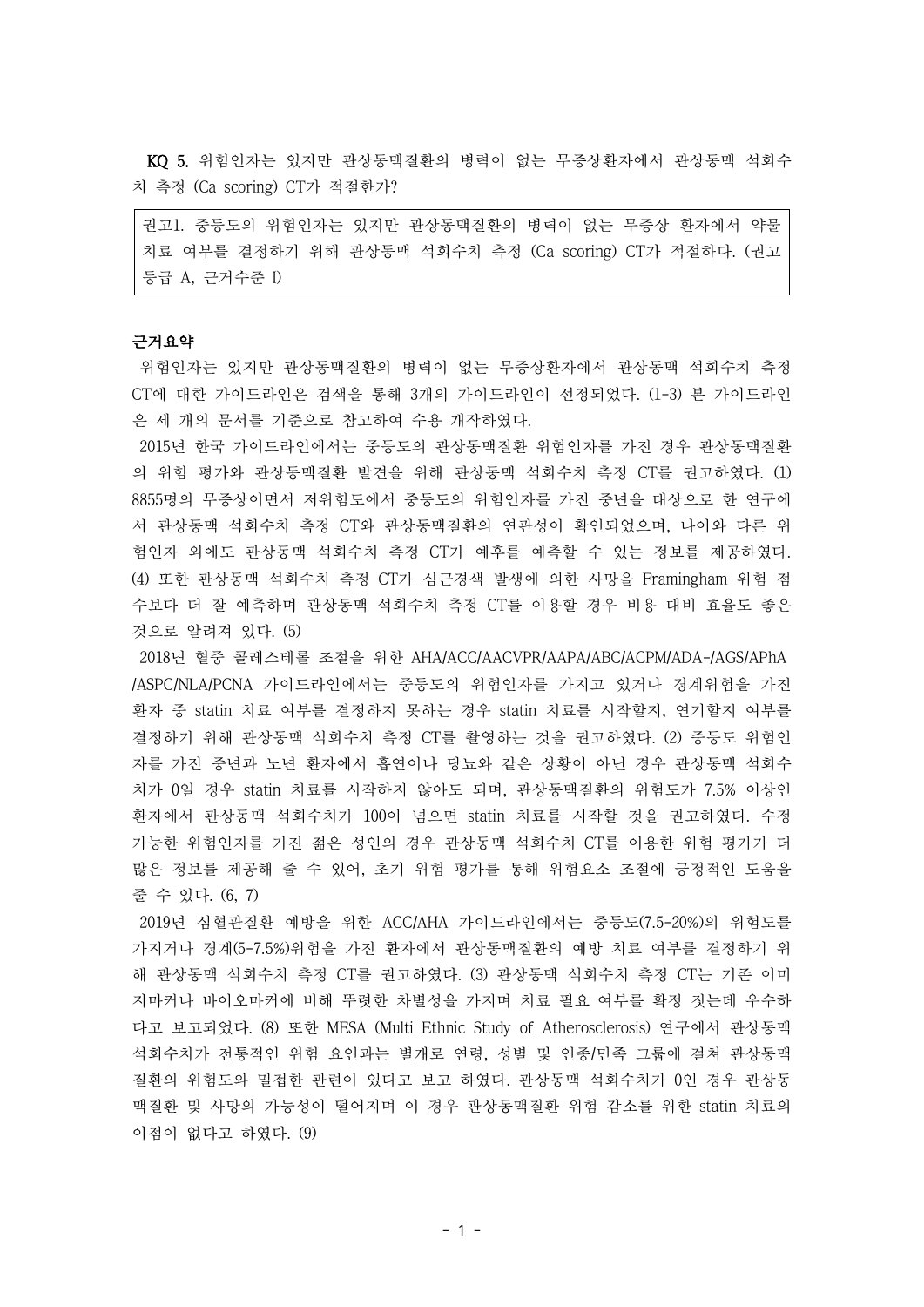## 권고 고려사항

#### 1. 이득과 위해 (Benefit and Harm)

흉통과 같은 증상이 없는 성인의 경우에도 관상동맥질환의 위험도가 중등도인 경우에는 관 상동맥 석회수치 측정 CT를 촬영함으로써 예방 치료 여부를 결정하는 데 도움이 되며 이는 추후 질환의 발생 가능성을 낮추는 데 이득이 있다. 또한 중등도의 위험도를 가지고 있더라 도 관상동맥 석회수치가 0인 경우 당뇨나 흡연과 같은 다른 위험인자가 있지 않는 한 불필 요한 예방치료를 시작하는 것을 막을 수 있다. 어느 경우에도 질환을 예방하거나 불필요한 치료를 방지함으로써 경제적으로도 긍정적인 효과를 볼 수 있다. 다만 방사선 노출의 위험 이 있으므로 이를 고려하려 적용하여야 한다.

#### 2. 국내 수용성과 적용성 (Acceptability and Applicability)

국내의 경우 병원에 CT가 많이 보급되어 있고 관상동맥 석회수치 측정 CT는 조영제 없이 촬영이 가능하므로 수용성에는 문제가 없다. 하지만 검사 비용, 방사선 위해성, 관상동맥 석 회수치 측정을 위한 프로그램이나 교육 여부 등을 고려해야 하므로 적용에 어려운 점들도 존재한다. 수용성과 적용성 평가표는 부록2에 제시되어 있다.

## 3. 검사별 방사선량

관상동맥 석회수치 측정 CT 2

## 참고문헌

- 1. Kim YJ, Yong HS, Kim SM, Kim JA, Yang DH, Hong YJ; Korean Society of Radiology; Korean Society of Cardiology. Korean guidelines for the appropriate use of cardiac CT. Korean J Radiol. 2015 Mar-Apr;16(2):251-85.
- 2. Grundy SM, Stone NJ, Bailey AL, Beam C, Birtcher KK, Blumenthal RS, Braun LT, de Ferranti S, Faiella-Tommasino J, Forman DE, Goldberg R, Heidenreich PA, Hlatky MA, Jones DW, Lloyd-Jones D, Lopez-Pajares N, Ndumele CE, Orringer CE, Peralta CA, Saseen JJ, Smith SC Jr, Sperling L, Virani SS, Yeboah J. 2018 AHA/ACC/AACVPR/AAPA/ABC/ACPM/ADA/AGS/APhA/ ASPC/NLA/PCNA Guideline on the Management of Blood Cholesterol: A Report of the American College of Cardiology/American Heart Association Task Force on Clinical Practice Guidelines. Circulation. 2019 Jun 18;139(25):e1082-e1143.
- 3. Arnett DK, Blumenthal RS, Albert MA, Buroker AB, Goldberger ZD, Hahn EJ, Himmelfarb CD, Khera A, Lloyd-Jones D, McEvoy JW, Michos ED, Miedema MD, Muñoz D, Smith SC Jr, Virani SS, Williams KA Sr, Yeboah J, Ziaeian B. 2019 ACC/AHA Guideline on the Primary Prevention of Cardiovascular Disease: A Report of the American College of Cardiology/American Heart Association Task Force on Clinical Practice Guidelines. Circulation. 2019 Sep 10;140(11):e596-e646.
- 4. Kondos GT, Hoff JA, Sevrukov A, Daviglus ML, Garside DB, Devries SS, Chomka EV, Liu K. Electron-beam tomography coronary artery calcium and cardiac events: a